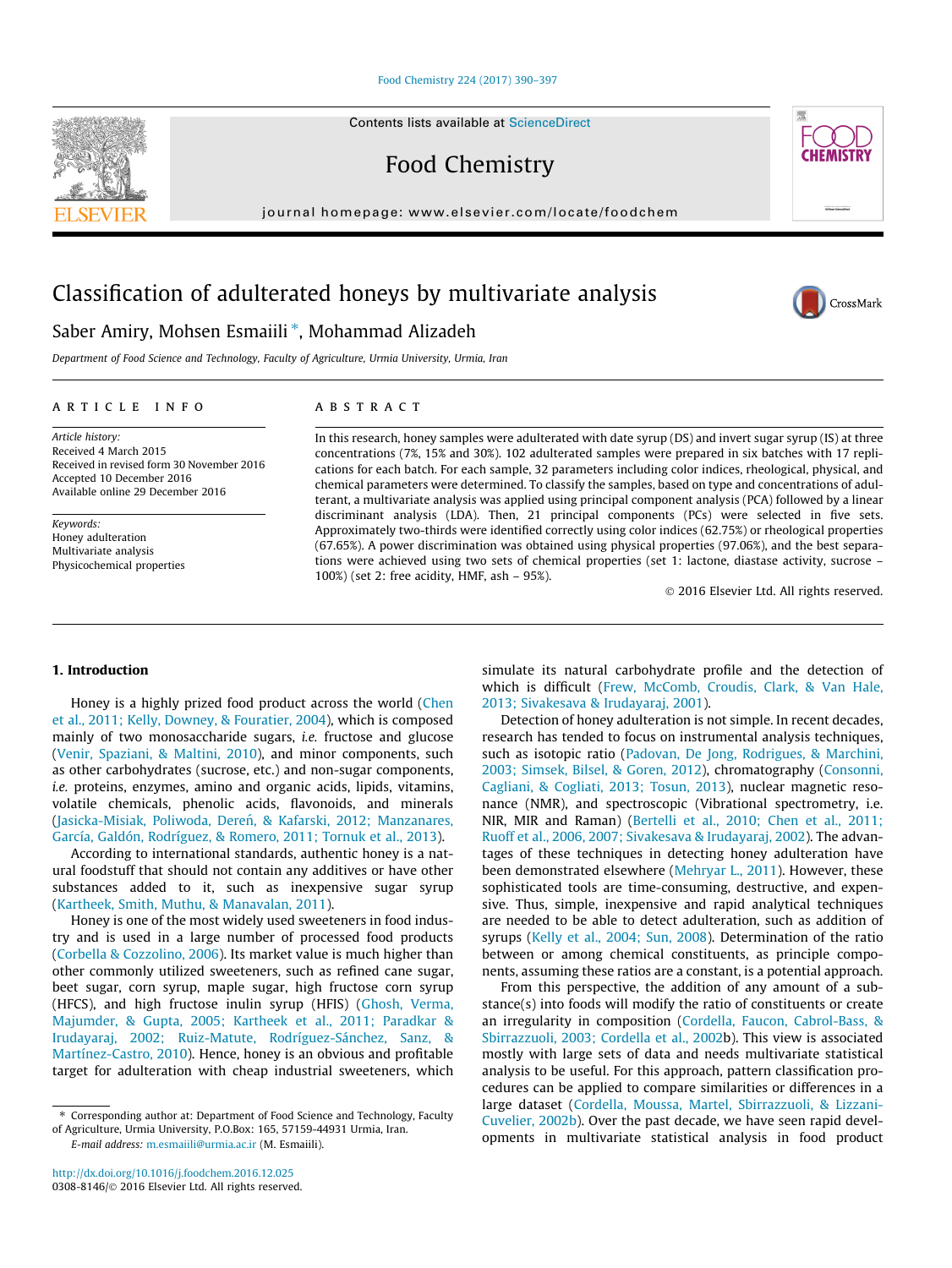authentication, discrimination, and classification ([Corbella &](#page-7-0) [Cozzolino, 2006; Gutiérrez & Quintana, 2011; Manzanares et al.,](#page-7-0) [2011\)](#page-7-0).

Since honey composition is complex, its authentication needs a statistical approach capable of interpreting patterns in multivariate data. Principal component analysis (PCA) [\(Corbella & Cozzolino,](#page-7-0) [2006; Sivakesava & Irudayaraj, 2002; Wei, Wang, & Wang, 2010;](#page-7-0) [Özbalci, Boyaci, Topcu, Kadılar, & Tamer, 2013](#page-7-0)), linear discriminant analysis (LDA) [\(Corbella & Cozzolino, 2006; Sivakesava &](#page-7-0) [Irudayaraj, 2002](#page-7-0)), canonical variate analysis (CVA), cluster analysis (CA) [\(Wei et al., 2010](#page-7-0)), artificial neural networks (ANN) ([Özbalci](#page-7-0) [et al., 2013\)](#page-7-0), k-nearest neighbors (KNN) [\(Kelly et al., 2004](#page-7-0)), and partial least squares (PLS) ([Kelly et al., 2004; Ruoff et al., 2006, 2007;](#page-7-0) [Sivakesava & Irudayaraj, 2002; Wei et al., 2010; Özbalci et al.,](#page-7-0) [2013\)](#page-7-0) are the most commonly used multivariate analysis techniques in foods authentication ([Cordella et al., 2002; Paradkar &](#page-7-0) [Irudayaraj, 2002](#page-7-0)b). Thus, multivariate analysis of physicochemical and rheological data might be useful for detecting pure and adulterated honeys.

Considering the lack of previous studies using physicochemical and rheological properties to detect honey adulteration with sugar syrups, the aims of this study were to (1) characterize principal components of physicochemical and (2) identify and classify different types and concentrations of adulteration using LDA.

### 2. Materials and methods

#### 2.1. Samples

Pure honey was purchased directly from a beekeeper in Urmia, West Azerbaijan province (Iran), and date syrup (DS) from Shahd Bab Pars Co. (Tabriz, Iran). Invert sugar syrup (IS) was produced by acid hydrolysis of sugar. To make adulterated samples, pure honey was mixed with different concentrations of date and invert sugar syrups, i.e. 7%, 15%, and 30%. These concentrations are typical, and do not raise the qualitative and quantitative results of honey above international standard threshold [\(Cabanero, Recio, &](#page-7-0) [Rupérez, 2006; Paradkar & Irudayaraj, 2002\)](#page-7-0). Pure and adulterated honeys were placed in an oven at 40  $\degree$ C for promote mixing.

To analyze the types and levels adulteration, 102 adulterated samples were prepared in six batches with 17 replications of each batch. Physicochemical and rheological variables (PCs) were collected in five sets (color indices, rheological properties, physical properties, chemical properties I, and chemical properties II). Each dataset included: color indices (L\*, a\*, b\*, C\*, h\*,  $\Delta E^*$ ), rheological properties ( $t_{\text{Stringiness}}$ , adhesiveness,  $F_{\text{max}}$ , surface stickiness, stringiness, t<sub>Start-Stringiness</sub>), physical properties (viscosity, electrical conductivity,  $a_w$ ), chemical properties I (lactone, diastase activity, sucrose), and chemical properties II (free acidity, HMF, ash). The first (B1), second (B2) and third (B3) batches of honey were prepared at (W/W) 7%, 15%, and 30% IS, respectively, and the fourth (B4), fifth (B5) and sixth (B6) batches at  $(W/W)$  7%, 15%, and 30% DS, respectively. Each sample was homogenized mechanically for 30 min at 40 $\degree$ C, and kept at the same temperature for 2 h in water bath to dissolve any crystals.

### 2.2. Physicochemical analysis

All physicochemical parameters were determined according to official methods of analysis ([AOAC, 2002](#page-7-0)) and harmonized methods of the international honey commission [\(Bogdanov, Martin, &](#page-7-0) [Lullmann, 2002\)](#page-7-0). All measurements were carried out in triplicate.

Moisture content was measured using an Abbe-type refractometer (NAR-3T, Atago Co., Ltd., Tokyo, Japan) at 20  $\degree$ C according to AOAC 969.38 and the corresponding moisture percent obtained from table 969.38 ([AOAC, 2002](#page-7-0)). Diastase activity was determined according to AOAC 958.09 using a spectrophotometer (80-2088-64, Pharmacia LKB Biochrom, Cambridge, UK). Hydroxymethylfurfural (HMF) content was determined using the White method, described in the International Honey Commission's harmonized methods ([Bogdanov et al., 2002](#page-7-0)). Water activity  $(a_w)$  was measured using a water activity meter (ms1, Novasina, Lahen, Switzerland). Free, lactone and total acidity were determined as indicated by AOAC 962.19, and pH measured using a pH meter (781-pH/Ion meter, Metrohm, Herisau, Switzerland) in a 10% (W/V) solution of honey prepared with double distilled water. Electrical conductivity was determined with a conductivity meter (Ohm-644, Metrohm AG Herisau, Switzerland) as an aqueous solution (20 g dry matter in 100 ml double distilled water) at 20  $\degree$ C. The ash content was determined using an electric muffle furnace (SEF-101, SHIN SAENG SCIENTIFIC CO. LTD, Paju, South Korea). Reducing and total sugars, apparent sucrose, and fructose to glucose ratio were measured according to the International Honey Commission's harmonized methods, as was insoluble matter.

Color indices ( $a^*$ ,  $b^*$  and  $L^*$ ) were measured using a colorimeter (Chroma Meter CR 410, Konica Minolta, Tokyo, Japan), and the hue angle ( $h^*$ ), chroma ( $C^*$ ) and total color difference ( $\Delta E^*$ ) calculated as:

$$
h^* = \tan^{-1}\left(\frac{b^*}{a^*}\right) \tag{1}
$$

$$
C^* = \left[ \left( a^* \right)^2 + \left( b^* \right)^2 \right]^{1/2} \tag{2}
$$

$$
\Delta E^* = \left[ (\Delta L^*)^2 + (\Delta a^*)^2 + (\Delta b^*)^2 \right]^{1/2}
$$
 (3)

# 2.3. Thermal analysis

The glass transition temperature  $(T_g)$  was determined using a differential scanning colorimetry (DSC – 822e Mettler-Toledo, Inc., Columbus, OH, USA). The DSC was connected to a liquid nitrogen source for temperature control. Samples were weighed (with an uncertainty of  $\pm 0.01$  mg and Sartorius Cubis<sup>®</sup> analytical balance MSA224S-000-DI, Göttingen, Germany) into 40 mL aluminum pans with an empty pan as the reference. To achieve the full thermal response of adulterated honeys, thermal scans were carried out in a temperature range from  $-65$  °C to 225 °C with a scan rate of 20 C per minute [\(Cordella, Faucon, Cabrol-Bass, & Sbirrazzuoli,](#page-7-0) [2003; Cordella et al., 2002a](#page-7-0)).

#### 2.4. Rheological analysis

Viscosity of samples was determined using a rotating viscometer (DV-II+Pro No. M/03-165-b0707, Brookfield Engineering, MA, USA) equipped with type LV-64 spindle, in 250 mL glass jars at 20 $\degree$ C and 10 rpm.

Surface stickiness, stringiness, and texture profile analysis (TPA) were measured using a texture analyzer (TA.XT. plus, Stable Micro Systems Ltd, Godalming, Surrey, UK). To determine the surface stickiness and stringiness, using a 25 mm diameter cylindrical probe (P/25), a force of 6 g was exerted on the surface of samples and maintained for two seconds. The probe was drawn back from the sample at 8 mm/s and stopped at a distance of 170 mm above the sample surface. The maximum force (Fmax) required to separate the probe from the sample was recorded as surface stickiness, and stringiness was recorded as the distance the probe moved away from the sample surface before the force dropped to 2.5 g; the corresponding time for this distance was registered as t<sub>Stringiness</sub>. When the probe was withdrawn, a string of honey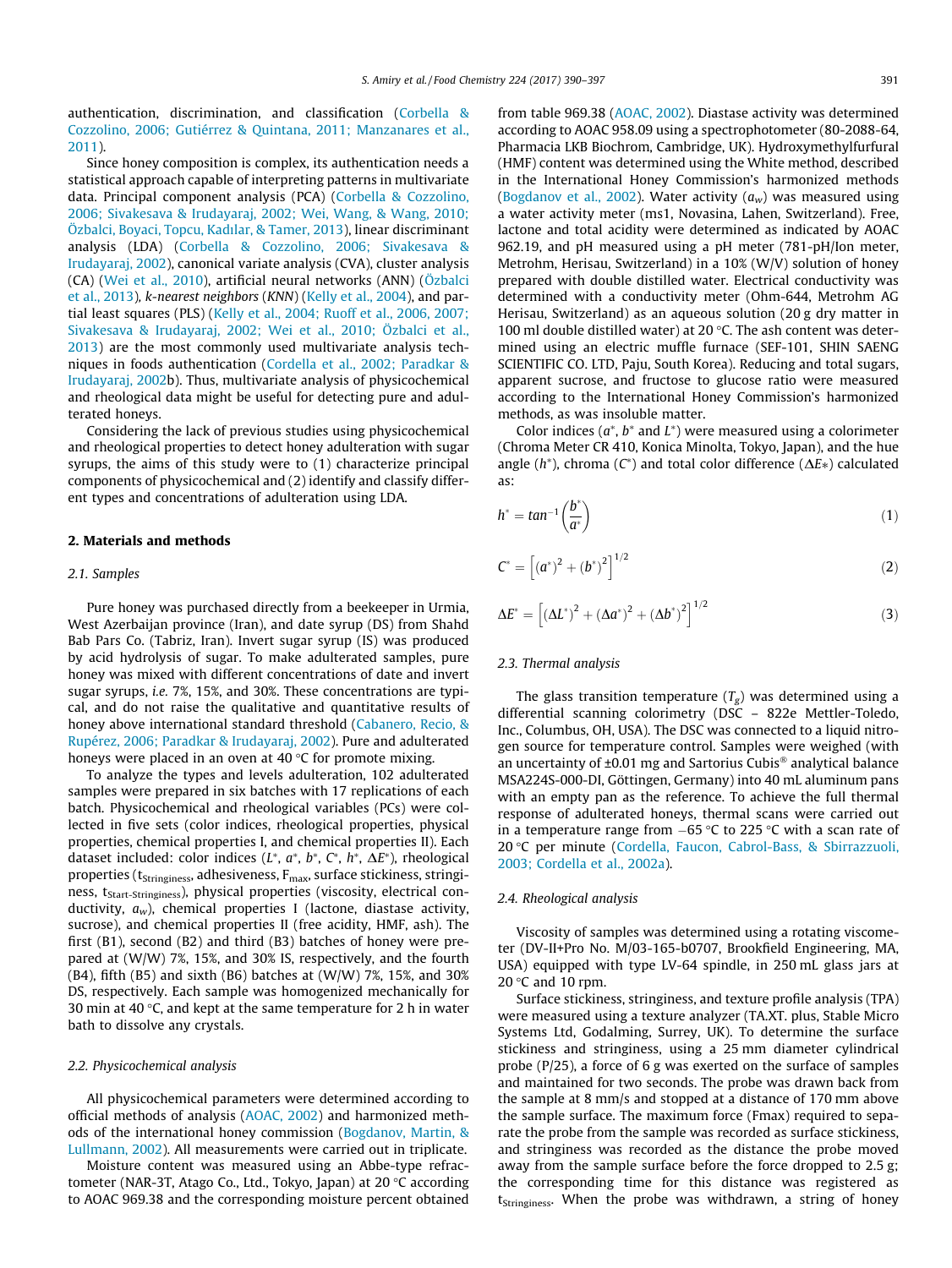<span id="page-2-0"></span>Table 1 Results of the PCA.

| Discriminant<br>Function | Eigenvalues | Variance<br>(%) | Cumulative variance<br>(%) |
|--------------------------|-------------|-----------------|----------------------------|
| Color indices            |             |                 |                            |
| Canonical 1              | 2.864       | 73.828          | 73.828                     |
| Canonical 2              | 0.775       | 19.988          | 93.816                     |
| Canonical 3              | 0.185       | 4.775           | 98.591                     |
| Canonical 4              | 0.042       | 1.085           | 99.676                     |
| Canonical 5              | 0.013       | 0.324           | 100.000                    |
| Canonical 6              | 0.000       | 0.000           | 100.000                    |
| Rheological properties   |             |                 |                            |
| Canonical 1              | 5.009       | 75.580          | 75.580                     |
| Canonical 2              | 1.394       | 21.032          | 96.612                     |
| Canonical 3              | 0.193       | 2.915           | 99.526                     |
| Canonical 4              | 0.025       | 0.381           | 99.907                     |
| Canonical 5              | 0.006       | 0.093           | 100.000                    |
| Canonical 6              | 0.000       | 0.000           | 100.000                    |
| Physical properties      |             |                 |                            |
| Canonical 1              | 14.887      | 65.580          | 65.580                     |
| Canonical 2              | 7.306       | 32.186          | 97.765                     |
| Canonical 3              | 0.507       | 2.235           | 100.000                    |
| Chemical properties (I)  |             |                 |                            |
| Canonical 1              | 19.777      | 66.462          | 66.462                     |
| Canonical 2              | 9.910       | 33.305          | 99.767                     |
| Canonical 3              | 0.069       | 0.233           | 100.000                    |
|                          |             |                 |                            |
| Chemical properties (II) |             |                 |                            |
| Canonical 1              | 94.523      | 77.432          | 77.432                     |
| Canonical 2              | 24.263      | 19.876          | 97.308                     |
| Canonical 3              | 3.286       | 2.692           | 100.000                    |

formed between the surface of honey and the probe. The time from withdrawal until the string tore was recorded as t<sub>Start-Stringiness</sub>. t<sub>Start-Stringiness</sub> and t<sub>Stringiness</sub> were noted using a chronometer and texture exponent software, respectively.

#### Table 2

PCs model for five sets of parameters.

To determine the adhesion-cohesion characteristic of the samples, a double penetration test was developed using the texture analyzer. For this purpose, a cylinder stainless probe (P/6; 6 mm DIA) was used with a penetration distance of 0.5 mm. The time between 'bites' was set at 2 s, and test-speed and post-test speed were adjusted to 5 mm/s. Force–time curves were used to determine adhesiveness (N.s). All the containers were identical and rheological measurements were performed at  $22 °C$ .

# 2.5. Multivariate statistical analysis

A discrimination procedure was applied using principal component analysis (PCA) followed by linear discriminant analysis (LDA) for differentiated batches, taking into account the type and concentration of the adulterant. PCA was conducted to reduce the dimensions of the original data to a smaller number of component sets by examining the relationship between measured parameters. This is a statistical procedure that has been applied widely to transform a set of possibly correlated data to a set of orthogonal components, which are called principal components (PCs) [\(Raykov &](#page-7-0) [Marcoulides, 2008; Sun, 2008; Varmuza & Filzmoser, 2009](#page-7-0)). LDA was used to evaluate the potential of physicochemical and rheological properties to classify models and separate batches. This method is a supervised pattern recognition technique that is based on discriminant canonicals in which the center of the matrix variance and covariance of each batch is calculated. In this method, the variance is maximized between categories and minimized within categories ([Raykov & Marcoulides, 2008; Sun, 2008; Varmuza &](#page-7-0) [Filzmoser, 2009\)](#page-7-0). The multivariate statistical analysis was performed using SAS version 10.0 software package (SAS Institute, Cary, NC, USA).

| Discriminant Function<br>Color indices                                                 | Models                                                                                  |                                                                                                         |                                                                                            |                                                                                         |                                                                                 |                                                                                         |
|----------------------------------------------------------------------------------------|-----------------------------------------------------------------------------------------|---------------------------------------------------------------------------------------------------------|--------------------------------------------------------------------------------------------|-----------------------------------------------------------------------------------------|---------------------------------------------------------------------------------|-----------------------------------------------------------------------------------------|
| Canonical 1<br>Canonical 2<br>Canonical 3<br>Canonical 4<br>Canonical 5<br>Canonical 6 | $L^*$<br>97.558<br>56.940<br>$-461.192$<br>$-490.895$<br>80.310<br>$-12.946$            | $a^*$<br>22.120<br>$-2.068$<br>$-45.645$<br>$-49.600$<br>50.417<br>33.124                               | $h^*$<br>$-11.730$<br>$-99.102$<br>73.635<br>216.087<br>7.966<br>$-21.154$                 | $\mathcal{C}^*$<br>$-6.319$<br>99.726<br>$-17.818$<br>$-125.806$<br>$-32.628$<br>15.898 | $h^*$<br>$-0.063$<br>0.310<br>$-0.212$<br>$-0.783$<br>0.512<br>0.583            | $\Lambda E^*$<br>$-99.885$<br>$-55,702$<br>465.701<br>499.075<br>$-80.387$<br>12.683    |
| Rheological properties                                                                 |                                                                                         |                                                                                                         |                                                                                            |                                                                                         |                                                                                 |                                                                                         |
| Canonical 1<br>Canonical 2<br>Canonical 3<br>Canonical 4<br>Canonical 5<br>Canonical 6 | $t_{\text{Stringiness}}(S)$<br>$-1.026$<br>$-0.123$<br>0.630<br>0.078<br>0.139<br>0.141 | Adhesiveness (N.s)<br>$-7106.479$<br>3121.664<br>$-13744.500$<br>4566.202<br>$-2416.353$<br>$-5134.072$ | $F_{\text{max}}(N)$<br>216.117<br>58.671<br>$-293.685$<br>$-509.108$<br>920.498<br>809.122 | Surface Stickiness (N)<br>3.992<br>$-65.955$<br>14.322<br>49.309<br>$-4.085$<br>39.278  | Stringiness (mm)<br>0.620<br>1.021<br>0.268<br>$-0.260$<br>$-0.065$<br>$-0.062$ | $t_{Start-Stringiness}$ (S)<br>0.676<br>0.953<br>0.289<br>$-0.006$<br>0.440<br>$-0.311$ |
| Physical properties                                                                    |                                                                                         |                                                                                                         |                                                                                            |                                                                                         |                                                                                 |                                                                                         |
| Canonical 1<br>Canonical 2<br>Canonical 3                                              | Viscosity (mPa.s)<br>0.0000562<br>0.0003293<br>$-1.43E - 05$                            |                                                                                                         | 159.06603<br>$-40.90448$<br>$-1.316405$                                                    | Electrical conductivity (mS/cm)                                                         | $a_w$<br>$-11.37593$<br>62.376392<br>196.13578                                  |                                                                                         |
| Chemical properties (I)                                                                |                                                                                         |                                                                                                         |                                                                                            |                                                                                         |                                                                                 |                                                                                         |
| Canonical 1<br>Canonical 2<br>Canonical 3                                              | Lactone (meq/kg)<br>1.853<br>0.437<br>0.343                                             |                                                                                                         | Diastase (DN)<br>$-0.139$<br>$-0.892$<br>0.933                                             |                                                                                         | Sucrose (%)<br>$-1.190$<br>2.371<br>2.075                                       |                                                                                         |
| Chemical properties (II)                                                               |                                                                                         |                                                                                                         |                                                                                            |                                                                                         |                                                                                 |                                                                                         |
| Canonical 1<br>Canonical 2<br>Canonical 3                                              | Free Acidity (meg/kg)<br>$-0.044$<br>1.044<br>$-0.379$                                  |                                                                                                         | Ash $(\%)$<br>$-204.081$<br>139.828<br>326.743                                             |                                                                                         | $HMF$ (mg/kg)<br>0.522<br>0.187<br>0.357                                        |                                                                                         |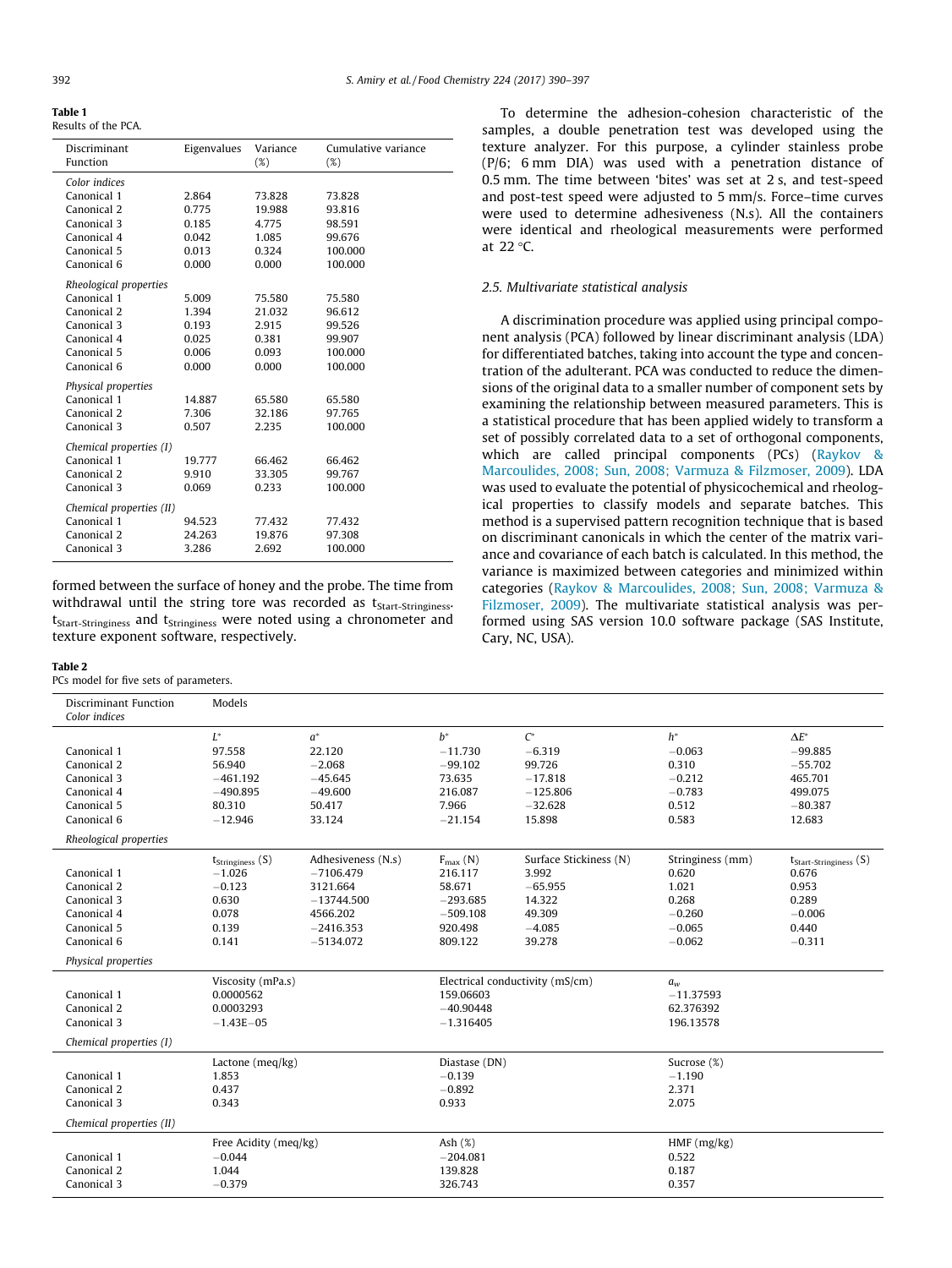# <span id="page-3-0"></span>3. Results and discussion

The evaluation of physicochemical and rheological properties of honey was applied to verify authenticity and reveal the presence of adulterants.

# 3.1. Principal component analysis (PCA)

102 adulterated samples in six batches with 17 replications were considered. For each sample, the following parameters were measured: pH, free acidity (meq/kg), lactone (meq/kg), total acidity (meq/kg), moisture (%), ash (%), water insoluble solids (%), electrical conductivity (mS/cm), diastase activity (DN), HMF (mg/kg), reducing sugar (%), total sugar (%), sucrose (%), fructose/glucose ratio, viscosity (mPa.s),  $a_w$ ,  $T_{\rm g}$  (°C),  $L^*$ ,  $a^*$ ,  $b^*$ , chroma (C $^*$ ), hue angle (h\*),  $\varDelta E^*$ , glucose/moisture ratio, t<sub>stringiness</sub> (s), adhesiveness (N.s),  $F_{\text{max}}$  (N), surface stickiness (N), stringiness (mm), and tstart-stringiness (s). PCA was used to extract the most important characteristics among variables with the most discriminating effect. As indicated by the Kaiser criterion, just the principal components with eigenvalue greater than one were regarded significant [\(Kaiser, 1960; Silvano, Varela, Palacio, Ruffinengo, &](#page-7-0) [Yamul, 2014](#page-7-0)). In this work, 21 principal components (PCs) were selected in five sets from the original data. These five sets were found to be the most informative for classifying samples in a two-dimensional space. The discrimination rates, by means of cross-validation were used to optimize the number of PCs for consideration by LDA. The number of principal component factors is critical to the performance of the LDA discrimination model.

Table 3

Result of prediction ability for LDA model.

[Table 1](#page-2-0) presents the results from PCA and [Table 2](#page-2-0) presents the mathematical models obtained for each PC to show the significance of each variable on the PCs.

# 3.2. Linear discriminate analysis (LDA)

LDA was performed on standardized data to calculate the classscores for samples with respect to each batch. The statistical significance of each canonical was examined on the basis of a likelihood factor, which is a measurement of how well each canonical separate objects into batches. This factor is usually expressed as  $-2$  log likelihood and its value (i.e. closest to zero) indicates the discriminatory power. Separation among batches was checked by plotting the first and second canonical, applying 95% confidence circle around the means (center of batches) of each batch. Table 3 shows the results obtained from LDA classification applied to the complete data matrix. All the samples were in the training set.

# 3.2.1. Color indices

The first and second canonicals described 73.83% and 19.99%, respectively, and 93.82% of the total variance. [Fig. 1](#page-4-0) shows a scatter plot for the first and second canonicals discriminatory values from six batches of adulterated honey. As can be seen from Table 3, for discrimination of samples by color indices, the  $-2$  Log likelihood factor was 107.5 and, after cross validation, these indices correctly classified 64 samples (62.75% of samples).

Although, the samples were distinguished clearly with respect to the type of adulterant (IS and DS), batches of each adulterant

| Counts: Actual rows by predicted columns |                  |                  |                  |                  |                         | Correct classification (%) | -2 Log likelihood |        |
|------------------------------------------|------------------|------------------|------------------|------------------|-------------------------|----------------------------|-------------------|--------|
|                                          | Batch 1          | Batch 2          | Batch 3          | Batch 4          | Batch 5                 | Batch 6                    |                   |        |
| Color indices                            |                  |                  |                  |                  |                         |                            | 62.75             | 107.50 |
| Batch 1                                  | 12               | 4                | $\pmb{0}$        | $\pmb{0}$        | $\mathbf{1}$            | $\bf{0}$                   |                   |        |
| Batch 2                                  | $\overline{c}$   | 15               | $\pmb{0}$        | $\pmb{0}$        | $\pmb{0}$               | $\bf{0}$                   |                   |        |
| Batch 3                                  | $\mathbf{1}$     | 4                | 11               | $\mathbf{1}$     | 0                       | $\boldsymbol{0}$           |                   |        |
| Batch 4                                  | $\mathbf{1}$     | $\bf{0}$         | $\pmb{0}$        | 11               | $\overline{\mathbf{4}}$ | $\mathbf{1}$               |                   |        |
| Batch 5                                  | $\pmb{0}$        | $\bf{0}$         | 0                | 4                | 13                      | $\pmb{0}$                  |                   |        |
| Batch 6                                  | $\pmb{0}$        | $\mathbf{1}$     | $\bf{0}$         | $\mathbf{1}$     | 3                       | 12                         |                   |        |
| Rheological properties                   |                  |                  |                  |                  |                         |                            | 67.65             | 69.88  |
| Batch 1                                  | $\overline{7}$   | 6                | 4                | $\pmb{0}$        | 0                       | $\bf{0}$                   |                   |        |
| Batch 2                                  | $\boldsymbol{2}$ | 10               | 5                | $\boldsymbol{0}$ | $\bf{0}$                | $\bf{0}$                   |                   |        |
| Batch 3                                  | 5                | 3                | 6                | $\mathbf{1}$     | $\overline{c}$          | 0                          |                   |        |
| Batch 4                                  | 0                | $\boldsymbol{0}$ | 0                | 15               | $\overline{2}$          | 0                          |                   |        |
| Batch 5                                  | 0                | $\overline{2}$   | 0                | $\mathbf{1}$     | 14                      | $\pmb{0}$                  |                   |        |
| Batch 6                                  | $\bf{0}$         | $\boldsymbol{0}$ | $\boldsymbol{0}$ | $\pmb{0}$        | 0                       | 17                         |                   |        |
| Physical properties                      |                  |                  |                  |                  |                         |                            | 97.06             | 10.48  |
| Batch 1                                  | 17               | 0                | 0                | 0                | 0                       | 0                          |                   |        |
| Batch 2                                  | $\pmb{0}$        | 17               | $\bf{0}$         | $\pmb{0}$        | $\pmb{0}$               | $\bf{0}$                   |                   |        |
| Batch 3                                  | 0                | $\boldsymbol{0}$ | 17               | $\pmb{0}$        | $\bf{0}$                | $\bf{0}$                   |                   |        |
| Batch 4                                  | 0                | $\bf{0}$         | $\pmb{0}$        | 14               | 3                       | $\bf{0}$                   |                   |        |
| Batch 5                                  | 0                | $\bf{0}$         | 0                | $\pmb{0}$        | 17                      | $\pmb{0}$                  |                   |        |
| Batch 6                                  | $\bf{0}$         | $\bf{0}$         | $\bf{0}$         | $\bf{0}$         | 0                       | 17                         |                   |        |
| Chemical properties (I)                  |                  |                  |                  |                  |                         |                            | 95.10             | 17.06  |
| Batch 1                                  | 16               | $\mathbf{1}$     | 0                | 0                | 0                       | 0                          |                   |        |
| Batch 2                                  | $\mathbf{1}$     | 16               | $\bf{0}$         | $\bf{0}$         | $\bf{0}$                | $\bf{0}$                   |                   |        |
| Batch 3                                  | $\pmb{0}$        | $\boldsymbol{0}$ | 17               | 0                | $\mathbf 0$             | 0                          |                   |        |
| Batch 4                                  | $\mathbf{0}$     | $\Omega$         | $\boldsymbol{0}$ | 16               | $\mathbf{1}$            | 0                          |                   |        |
| Batch 5                                  | 0                | 0                | 0                | $\mathbf{1}$     | 16                      | 0                          |                   |        |
| Batch 6                                  | $\bf{0}$         | $\bf{0}$         | $\bf{0}$         | $\pmb{0}$        | $\mathbf{1}$            | 16                         |                   |        |
| Chemical properties (II)                 |                  |                  |                  |                  |                         |                            | 100.00            | 0.00   |
| Batch 1                                  | 17               | 0                | 0                | 0                | 0                       | 0                          |                   |        |
| Batch 2                                  | 0                | 17               | $\bf{0}$         | $\pmb{0}$        | 0                       | 0                          |                   |        |
| Batch 3                                  | $\pmb{0}$        | $\boldsymbol{0}$ | 17               | $\bf{0}$         | $\bf{0}$                | $\bf{0}$                   |                   |        |
| Batch 4                                  | 0                | $\bf{0}$         | $\boldsymbol{0}$ | 17               | 0                       | $\bf{0}$                   |                   |        |
| Batch 5                                  | 0                | 0                | 0                | $\pmb{0}$        | 17                      | $\pmb{0}$                  |                   |        |
| Batch 6                                  | $\bf{0}$         | $\bf{0}$         | $\bf{0}$         | 0                | 0                       | 17                         |                   |        |
|                                          |                  |                  |                  |                  |                         |                            |                   |        |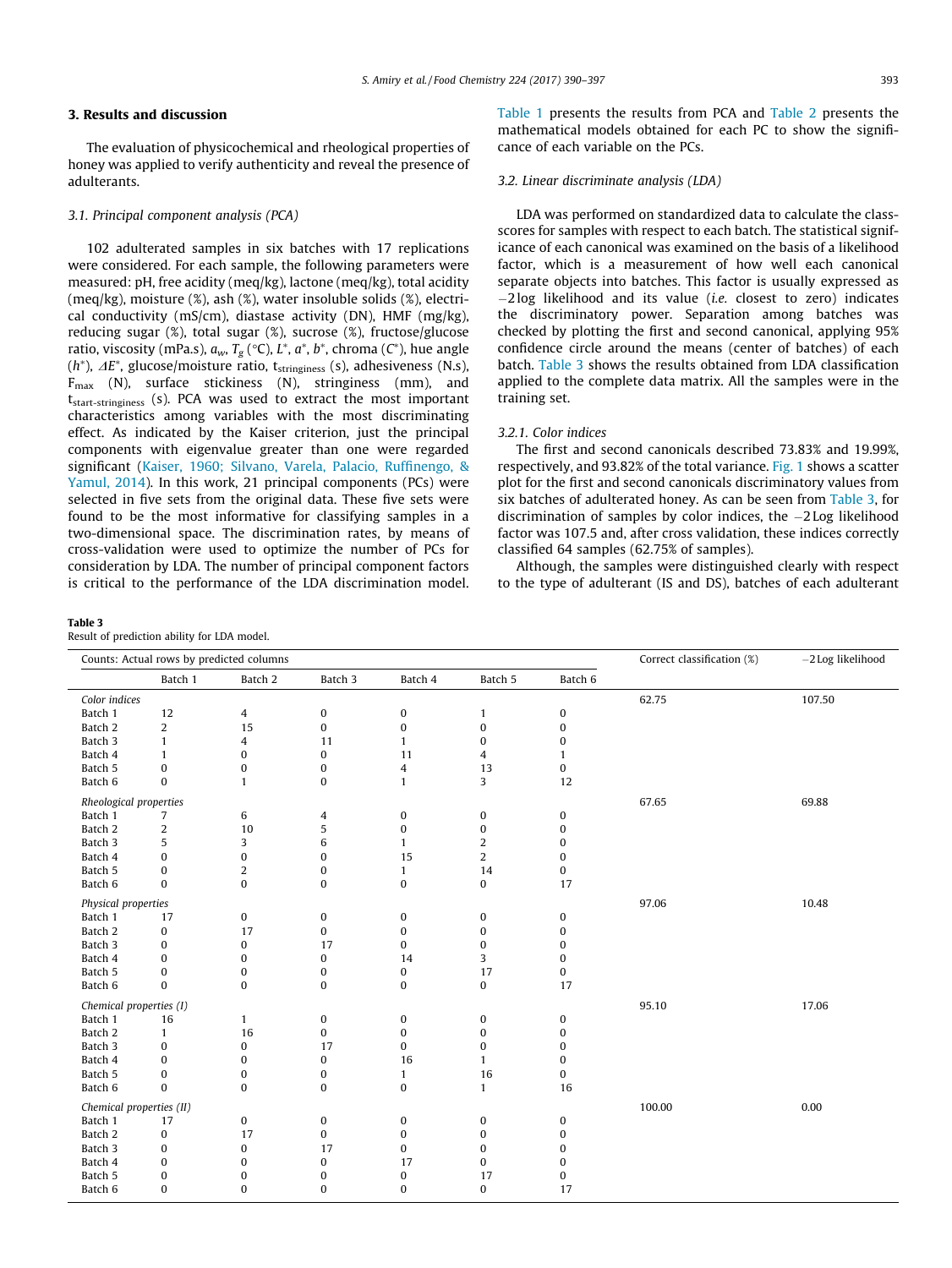<span id="page-4-0"></span>

Fig. 1. Adulterated honey batches based LDA on color indices. (+) Group centroid.

overlapped at the concentrations used, especially for DS. The 7% and 15% IS concentrations also overlapped, and the predictive model misclassified six samples at 30%. Color indices, as principal components, could be used to separate the type of adulterant (i.e. IS and DS), but not different concentrations, especially for DS. This is in agreement with [Corbella and Cozzolino \(2006\)](#page-7-0).

#### 3.2.2. Rheological properties

The first two canonicals explained 96.61% of total variance (75.58% for canonical 1 and 21.03% for canonical 2). The scatter plot of the first and second canonical discriminations is shown in [Fig. 2](#page-5-0) (a). In addition, [Table 3](#page-3-0) illustrates that the  $-2$  Log likelihood factor for the discrimination model of six batches, using rheological properties, was 69.88% and the correct classification was 67.65%. Rheological properties, as PCs, could separate IS and DS (type of adulterant) and concentration of DS but not different concentrations of IS ([Fig. 2\)](#page-5-0) a. As shown in [Table 3](#page-3-0), the sixth batch (containing 30% DS) with 17 correct classification was the best prediction model whilst concentrations of 7% and 30% IS produced seven and six correct classification, respectively.

#### 3.2.3. Physical properties

As shown in [Fig. 2](#page-5-0) (b), canonical 1 vs. canonical 2, described 97.77% of the variance (65.58% for canonical 1 and 32.19% for canonical 2). This scatter plot depicts a 2D plot constructed with canonical 1 and canonical 2, and six batches of adulterated honey.

Using this set, the  $-2$  Log likelihood factor of discrimination was 10.48, and generated 97.06% correct classifications, which implies a powerful model capable of distinguishing the samples. As can be seen in [Table 3,](#page-3-0) there was good separation for IS adulteration as well as 15% and 30% DS, and only three samples in batch 4 (7% DS) were classified incorrectly. Thus, separation based on viscosity, electrical conductivity and  $a_w$  as PCs had good discriminatory power. Previous studies showed that electrical conductivity is one of the best factors to detect adulteration of honey ([Corbella & Cozzolino, 2006\)](#page-7-0). Our results can be compared with those of [Paradkar and Irudayaraj \(2002\)](#page-7-0) where 96% honey of adulterated with beet and cane invert sugar was classified correctly using canonical variate analysis and FT-Raman.

# 3.2.4. Chemical properties (I)

All adulterated honey samples discriminated along two chemical property canonical axes, confirming the presence of six batches. Canonical 1 explained 66.42% of variance and canonical 2 explained 33.30% of variance. The total accumulative contribution rate of variance from canonical 1 and 2 was 99.77%. The scatter plot for canonical 1 vs. canonical 2 ([Fig. 3](#page-6-0)a) clearly shows the separation of all six batches of adulterated honey, regardless of type or concentration. In [Table 3,](#page-3-0) it can be seen that all replications in batch 3 (containing 30% IS) were predicted correctly; other batches presented at least one misclassified sample. The PCs of this set were useful parameters for discrimination of type and concentra-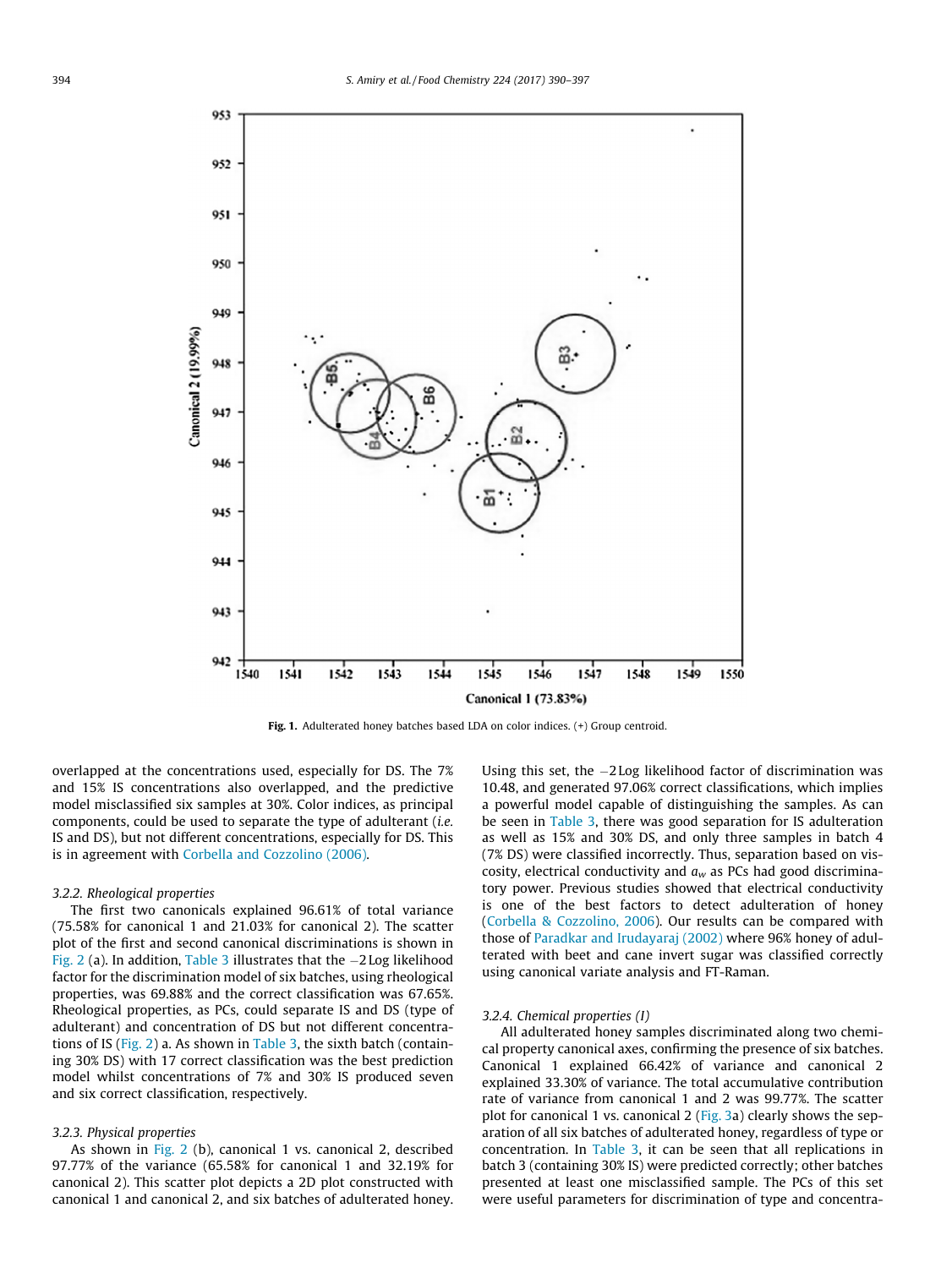<span id="page-5-0"></span>

Fig. 2. Adulterated honey batches based LDA on rheological parameters (a) and physical parameters (b). (+) Group centroid.

tion of adulterants with 95.10% correct classification and a  $-2 \text{Log}$ likelihood factor of 17.06. This study confirmed that sucrose could be used as a PCs to detect honey adulteration, as reported by [Cotte,](#page-7-0) [Casabianca, Chardon, Lheritier, and Grenier-Loustalot \(2003\)](#page-7-0). Also, precision of the classification in this set are comparable with those of [Paradkar and Irudayaraj \(2002\)](#page-7-0).

3.2.5. Chemical properties (II)

In this case, the first two canonicals explained 97.31% of the total variance (variance corresponding to canonical 1 was 77.43% and the variance corresponding to canonical 2 was 19.88%). [Fig. 3](#page-6-0) (b) shows a scatter plot for the first two canonicals obtained using LDA for 7% (batch 1), 15% (batch 2), and 30% (batch 3) IS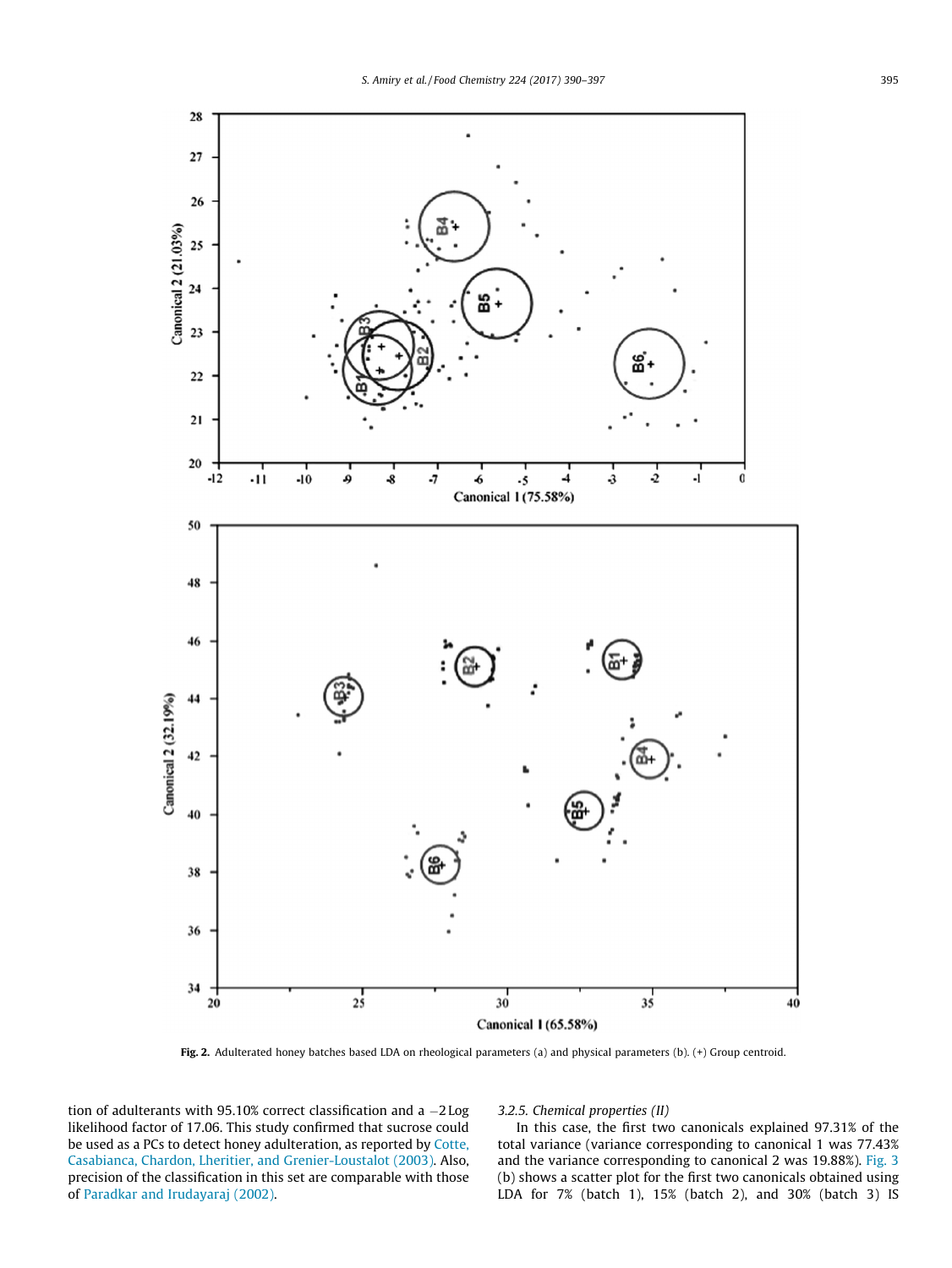<span id="page-6-0"></span>

Fig. 3. Adulterated honey batches based LDA on chemical parameters I (a) and chemical parameters II (b).  $(+)$  Group centroid.

adulterated honey as well as 7% (batch 4), 15% (batch 5), and 30% (batch 6) DS adulterated honey. Free acidity, HMF and ash, as PCs in LDA, with a zero  $-2$  Log likelihood factor and 100% correct classification, showed the best discrimination for type and concentration of the adulterants. According to previous studies, HMF is a useful property to detect honey adulteration [\(Corbella & Cozzolino,](#page-7-0) [2006\)](#page-7-0). Our results can be compared with those of [Sivakesava and](#page-7-0) [Irudayaraj \(2002\)](#page-7-0) where 100% correct classification of adulterated honey was achieved using LDA and mid-infrared analysis. In this study, beet- and cane invert sugar-adulterated honey (7% and 25%) were separated successfully. Results from the LDA prediction our dataset are shown in [Table 3](#page-3-0). The scatter plot in Fig. 3(b) shows clear separation of six batches in the 2D space represented by canonical 1 and 2. The chemical background of honey and adulterants might explain such good separation in this 2D space using PCA-LDA methods. This result indicates the potential of chemical properties to investigate honey adulteration, and the method could be helpful in distinguishing pure and adulterated honey.

# 4. Conclusions

This study focused on multivariate statistical analysis to investigate the capacity of rheological and physicochemical properties of honey as PCs to detect and classify adulteration with complex sugars. The results indicated the feasibility of PCA to create new variables, in the form of PCs based on the rheological and physicochemical properties of pure honey. Thus, for discrimination and